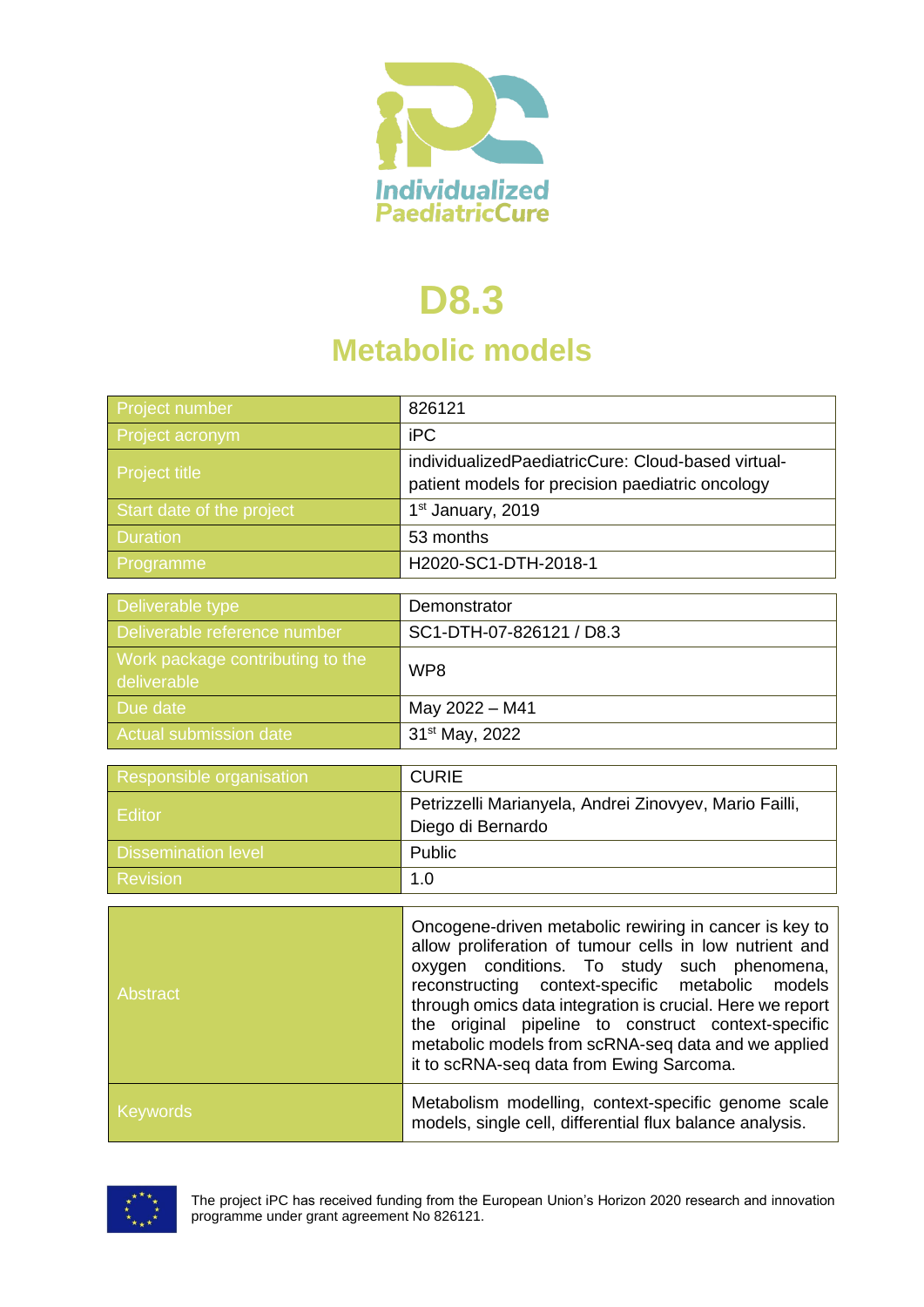

#### **Editor**

Marianyela Petrizzelli (CURIE) Andrei Zinovyev (CURIE) Mario Failli (UNINA)

**Contributors** (ordered according to beneficiary numbers) Marianyela Petrizzelli, Institut Curie (CURIE) Andrei Zinovyev, Institut Curie (CURIE) Mario Failli, Università degli Studi di Napoli Federico II (UNINA) Diego di Bernardo, Università degli Studi di Napoli Federico II (UNINA)

#### **Disclaimer**

The information in this document is provided "as is", and no guarantee or warranty is given that the information is fit for any particular purpose. The users thereof use the information at their sole risk and liability. This document has gone through the consortium's internal review process and is still subject to the review of the European Commission. Updates to the content may be made at a later stage.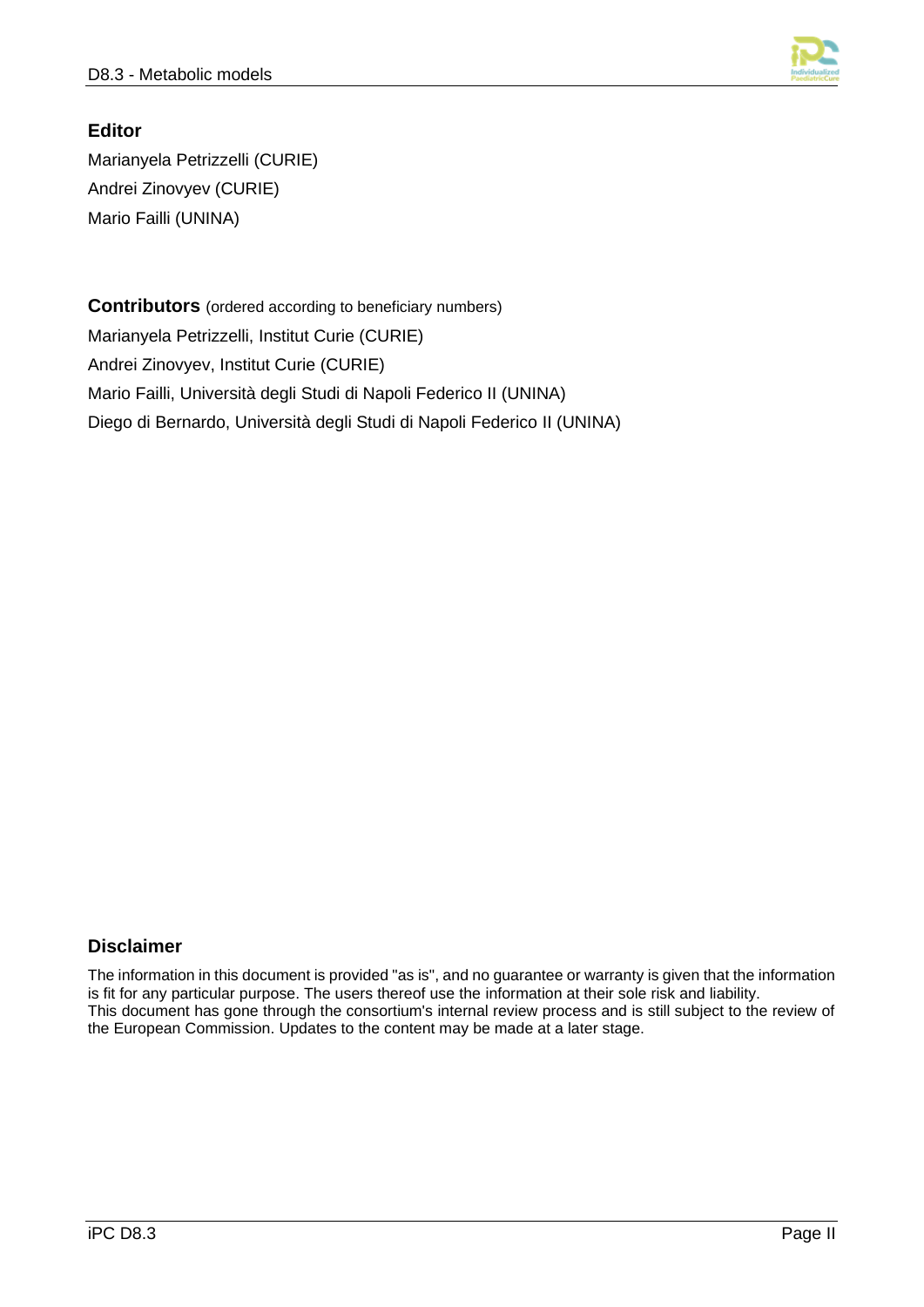

## **Executive Summary**

D8.3 report describes the techniques developed to construct context-specific metabolic models from single cell gene expression data and the methodology to analyse them. The goal of deliverable D8.3 is to generate and analyse in silico context-specific metabolic models to identify the metabolic pathways and metabolites involved in tumorigenesis and metabolic dependencies that can enable small-molecule therapies.

D8.3 provides a computational tool for generating context-specific constraint-based metabolic models based on an integrative analysis of scRNA-seq data, assembled in a computational pipeline written in R and Matlab.

D8.3 provides a computational data resource containing the context-specific constraint-based metabolic models constructed from scRNA-seq Ewing Sarcoma patient derived xenografts and induced cell lines to study metabolic rewiring and characterize the Warburg effect.

D8.3 describes Differential Flux Balance Analysis, a general computational tool for analyzing context-specific constraint-based models to rank metabolic pathways according to maximization/minimization of a set of metabolic goals.

The computational methodology for analysing context-specific metabolic models provided in D8.3 will be applied to the generated patient-specific metabolic models in the future.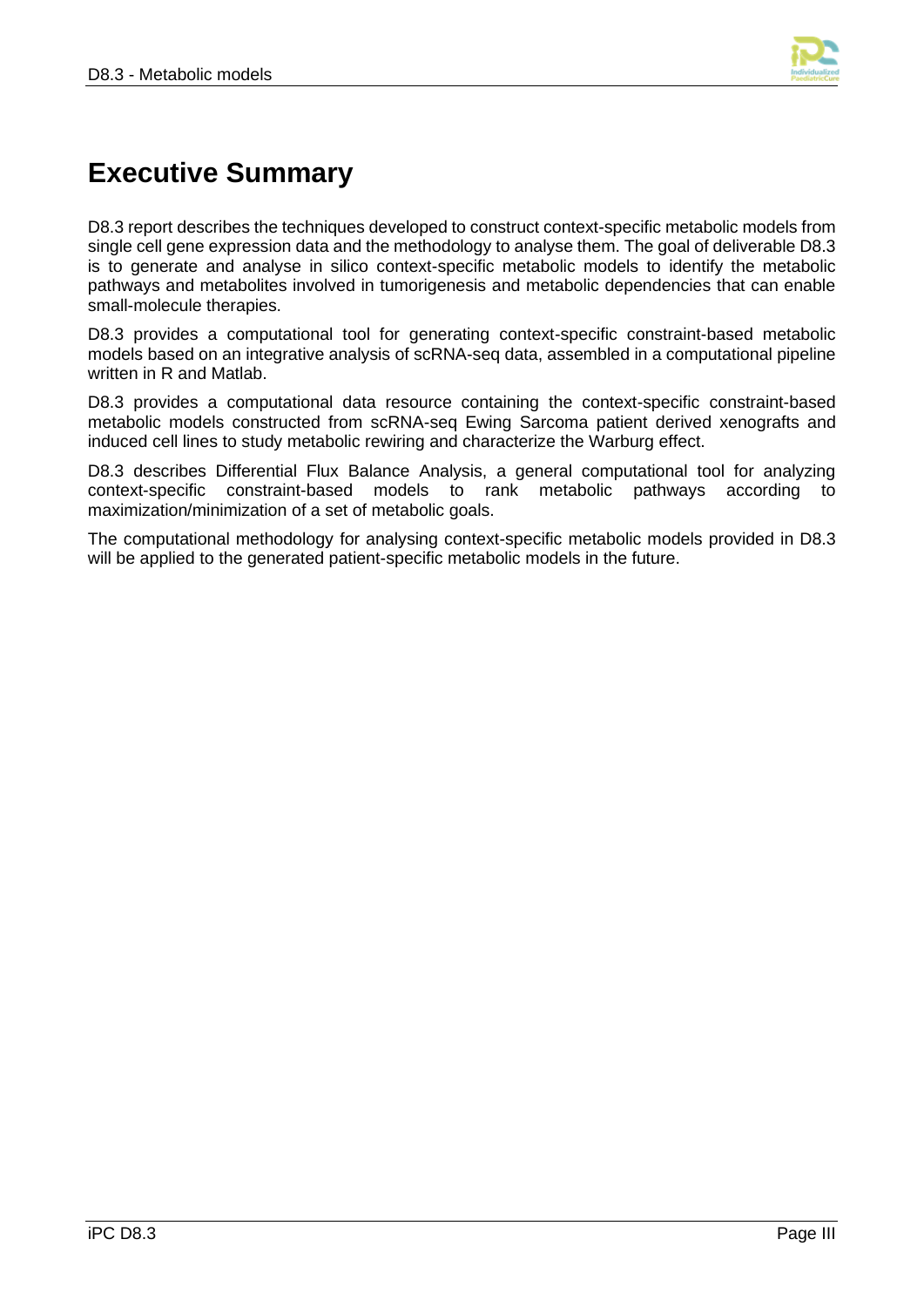

## **Table of Content**

| <b>Chapter 1</b> |                                                                                          |  |
|------------------|------------------------------------------------------------------------------------------|--|
| <b>Chapter 2</b> | Construction of context-specific GEMs from scRNA-seq data 3                              |  |
| 2.1              | Pipeline for the construction of context-specific GEMs from PDX scRNA-seq data3          |  |
| 2.1.1            |                                                                                          |  |
| 2.1.2            |                                                                                          |  |
| 2.1.3            |                                                                                          |  |
| 2.2<br>data      | Pipeline for the construction of context-specific GEMs from induced cell lines scRNA-seq |  |
| 2.3              |                                                                                          |  |
| 2.4              |                                                                                          |  |
| 2.4.1            |                                                                                          |  |
| 2.4.2            |                                                                                          |  |
| <b>Chapter 3</b> |                                                                                          |  |
| 3.1              |                                                                                          |  |
| <b>Chapter 4</b> |                                                                                          |  |
| <b>Chapter 5</b> |                                                                                          |  |
| Chapter 6        |                                                                                          |  |

## **List of Figures**

[Figure 1: Schema of the pipeline for constructing context-specific metabolic models from patient](#page-6-2)[derived scRNA-seq data. Abbreviations: CBM, Constraint-Based Models; UMAP, Uniform Manifold](#page-6-2)  Approximation and Projection. [........................................................................................................](#page-6-2) 3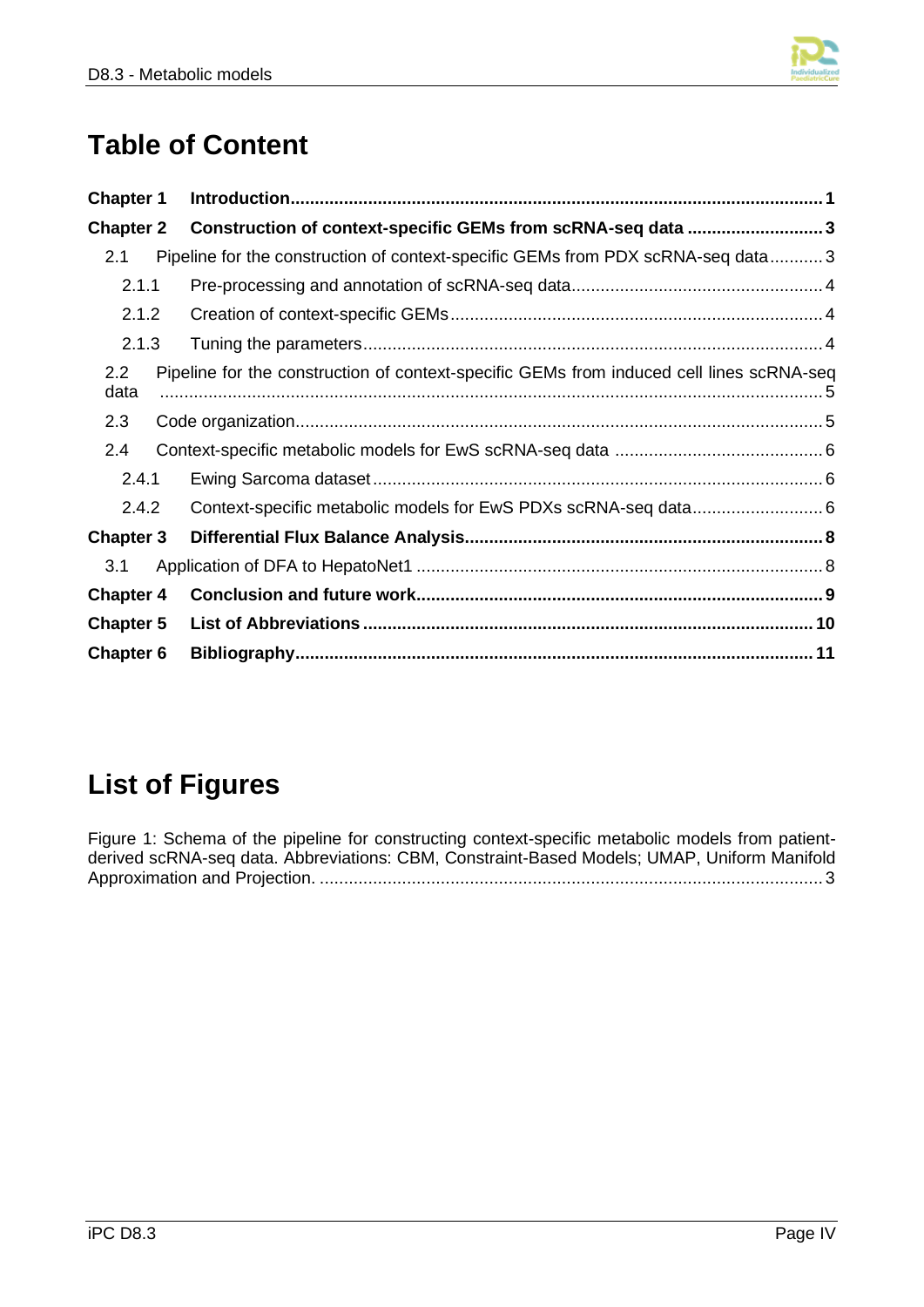

## <span id="page-4-0"></span>**Chapter 1 Introduction**

Systems-level understanding of metabolism is pivotal to comprehending phenotypic differences. It consists of all metabolic reactions necessary to sustain life in a cell. Cell metabolism lies downstream of other omics summarising the effects from upstream layers of epigenome, genome, and transcriptome, but also of extracellular effects, and is reflected by differences in morphology, physiology and pathology (Evers et al. 2019). This highlights the necessity to study the biochemical and physiological characteristics of individual cells and their environment. However, conventional technologies often use bulk population-level measurements, ignoring the unique behaviour resulting from cell-to-cell variations, including cellular metabolism, growth, and proliferation.

Recent development of single-cell omics technologies facilitates the investigation of intra tumoral heterogeneity at the single-cell level, enabling the exploration of cell-to-cell variations (Kashima et al. 2020; Zhu, Preissl, and Ren 2020). These approaches can help characterise the origins of genetic and non-genetic heterogeneity, which can modulate cell response to exogenous and endogenous factors such as the activation of cancer driver genes (Almendro, Marusyk, and Polyak 2013). However, single-cell metabolomics techniques are still limited: metabolic measurements are expensive, skill intensive, and need additional improvements in terms of measurement sensitivity and throughput of samples and metabolites (Kumar et al. 2020; Alghamdi et al. 2021). In addition, there is a lack of established techniques for simultaneous multi-omics measurement comprehensive of the metabolome. Because omics layers are strongly intertwined, the knowledge about omics layers that can be more easily measured in single cells, such as mRNA, together with prior knowledge about metabolism, enable the prediction of cellular metabolism.

In the field of systems biology, genome-scale metabolic models (GEMs) integrate available omics data with genome sequences to provide an improved mechanistic understanding of the intra cellular metabolism of an organism. The mathematical framework of GEMs allows to predict internal cellular fluxes from a priori knowledge of thermodynamic constraints on individual enzymatic reactions, steady state hypothesis and the genome-scale stoichiometry matrix of all metabolic reactions. The idea is to explore the system's properties at a steady state during which internal metabolites stay at a constant concentration while exchange fluxes are constant and correspond to a constant import/export rate.

In addition, GEMs provide a mechanistic cellular context that can be coupled with omics data to quantify and predict the activity of diverse metabolic pathways and cellular functions. Several algorithms exist that build context-specific GEMs from omics data integration to recapitulate the metabolism of specific cell types under specific conditions. However, they may result in considerable differences in size, functionality, accuracy, and ultimate biological interpretation (Opdam et al. 2017). A better consensus between existing algorithms is provided by integrating biological knowledge inferred from omics data (Richelle et al. 2019).

To extract a unique distribution of fluxes the standard mathematical procedure is to perform Flux Balance Analysis (FBA) (Fell and Small 1986; Watson 1984). FBA is a standard mathematical procedure to semi-quantitatively estimate the metabolic flux of each reaction in a genome-scale model at steady state when satisfying a given metabolic objective (objective function optimization), such as the production or consumption of given metabolites.

Here, we develop an original pipeline to construct context-specific models from scRNA-seq data that couples scRNA-seq analysis, functional annotation of clusters of cells, and the GIMME algorithm to integrate scRNA-seq data into GEMs. The workflow is then applied to a set of scRNA-seq data from Ewing Sarcoma (EwS) and FBA is performed to obtain a unique distribution of fluxes for each context-specific model setting as the objective the biomass pseudo flux.

We plan in the future to apply Differential Flux Balance Analysis (DFA) to rank metabolic pathways and metabolites according to a biological signature. DFA is a method developed at UNINA (Pagliarini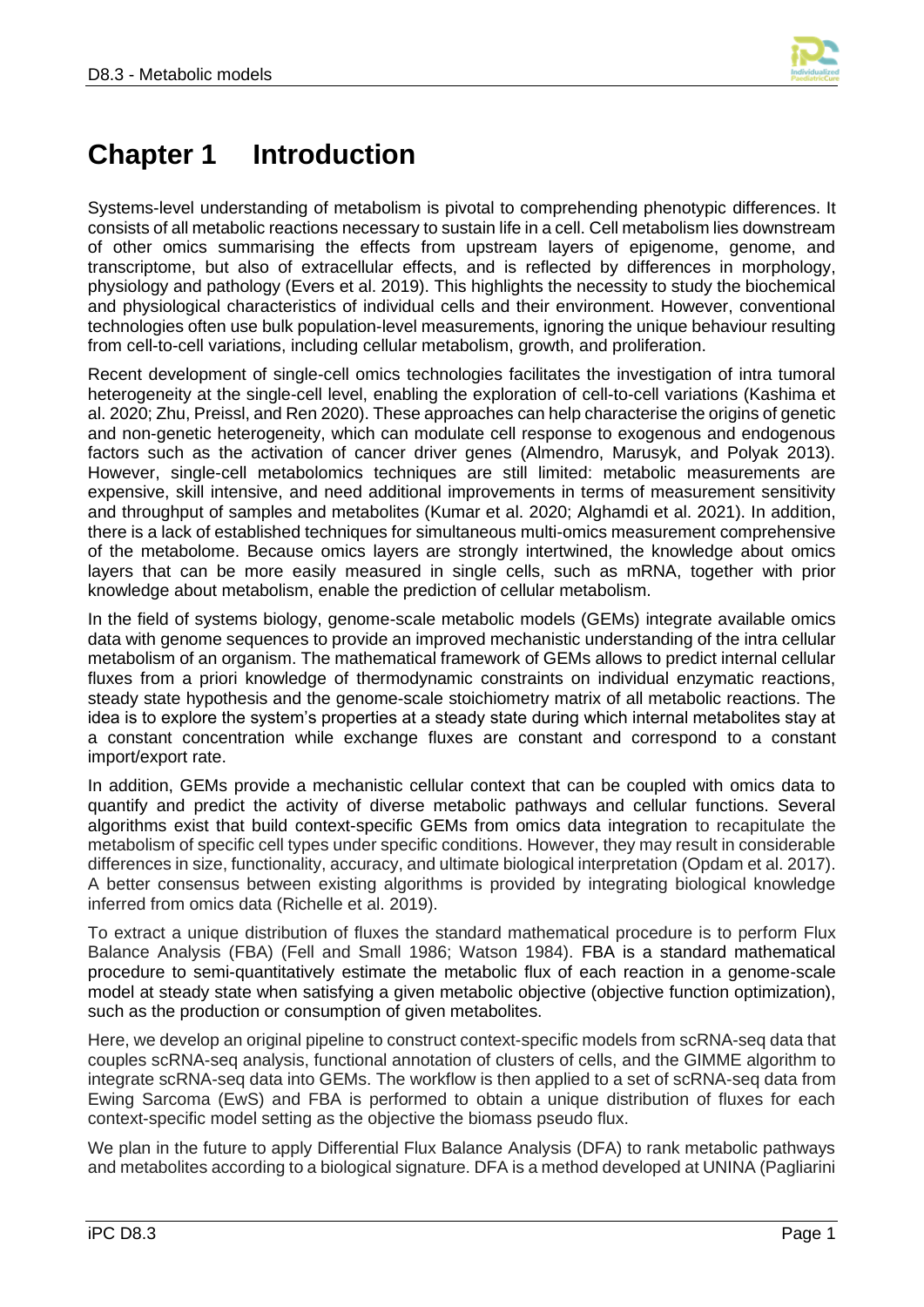

and di Bernardo 2013) to identify those metabolites and reactions predicted to change the most across two GEMs.

This report describes the main results achieved during the work on this deliverable:

- Building a pipeline for creating context-specific metabolic models based on integrative data analysis and the COBRA toolbox (chapter 2).
- Creating a corpus of context-specific metabolic models from scRNA-seq data from Ewing Sarcoma patient derived xenografts (PDX) (chapter 2).
- The methodology DFA and its application to the HepatoNet1 model, a metabolic reconstruction of the human hepatocyte for the analysis of liver physiology (chapter 3).

We summarize the achieved results and lay out a plan definition for the exploitation of the generated context-specific metabolic models in the last chapter.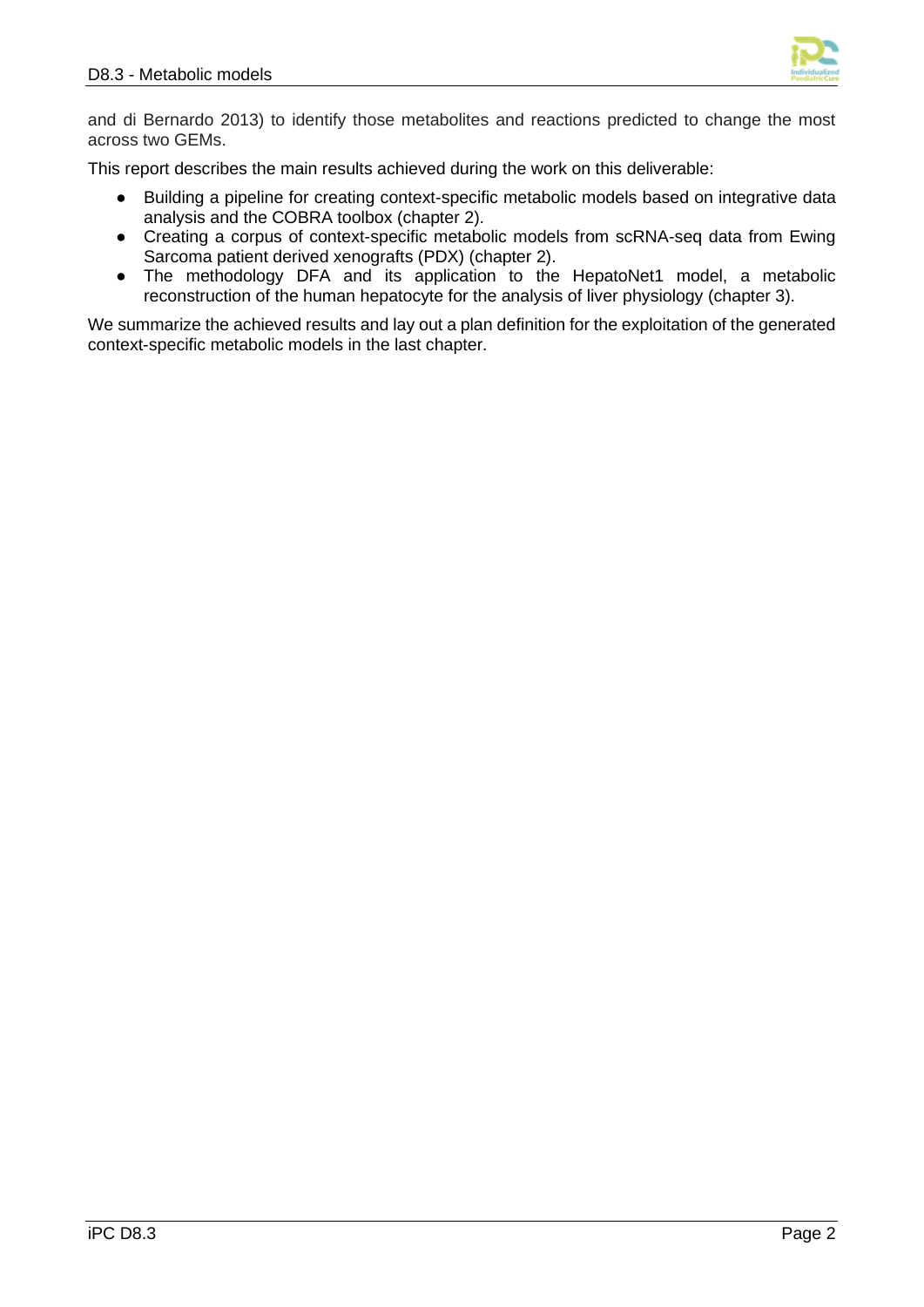

### <span id="page-6-0"></span>**Chapter 2 Construction of context-specific GEMs from scRNA-seq data**

In this chapter, we describe the pipeline we developed to construct context-specific metabolic models using the Gene Inactivity Moderated by Metabolism and Expression (GIMME) method (Becker and Palsson 2008) through scRNA-seq integration. Since, scRNA-seq data is typically sparse, GIMME method would turn off a multitude of metabolic reactions (see Section GIMME method). To deal with it, we propose to perform scRNA-seq analysis, dimensionality reduction and clustering; and construct a unique gene expression profile per cluster. The cluster gene expression profile is then used as a proxy for the construction of the cluster context-specific genome scale model. The pipeline is built such that it can be applied to any set of scRNA-seq data. Further, we show its application to EwS PDX and cell line scRNA-seq data from Aynaud et al. 2020.

### <span id="page-6-1"></span>**2.1 Pipeline for the construction of context-specific GEMs from PDX scRNA-seq data**

To construct context-specific patient-derived xenografts from scRNA-seq PDX data, we propose an original pipeline which consists of three main steps. A first pre-processing step where dimensionality reduction, clustering and cluster annotation is performed on the scRNA-seq and a unique gene expression profile per cluster is retrieved. A second step where gene expression is integrated into a human genome-scale model by means of the GIMME algorithm. The third step consists in tuning the parameters from the previous steps with the rationale that clusters with the same annotation across multiple datasets should show a similar distribution of metabolic fluxes.

Figure 1 represents a diagrammatic representation of the pipeline. The workflow uses different tools: seurat package in R for the initial pre-processing of the data (Satija et al. 2015); gene set signatures for cluster annotation; and the COBRA toolbox (Vlassis, Pacheco, and Sauter 2014; Heirendt et al. 2019) in Matlab together with an initial constraint-based metabolic model to integrate expression data into GEMs.



<span id="page-6-2"></span>*Figure 1: Schema of the pipeline for constructing context-specific metabolic models from patientderived scRNA-seq data. Abbreviations: CBM, Constraint-Based Models; UMAP, Uniform Manifold Approximation and Projection.*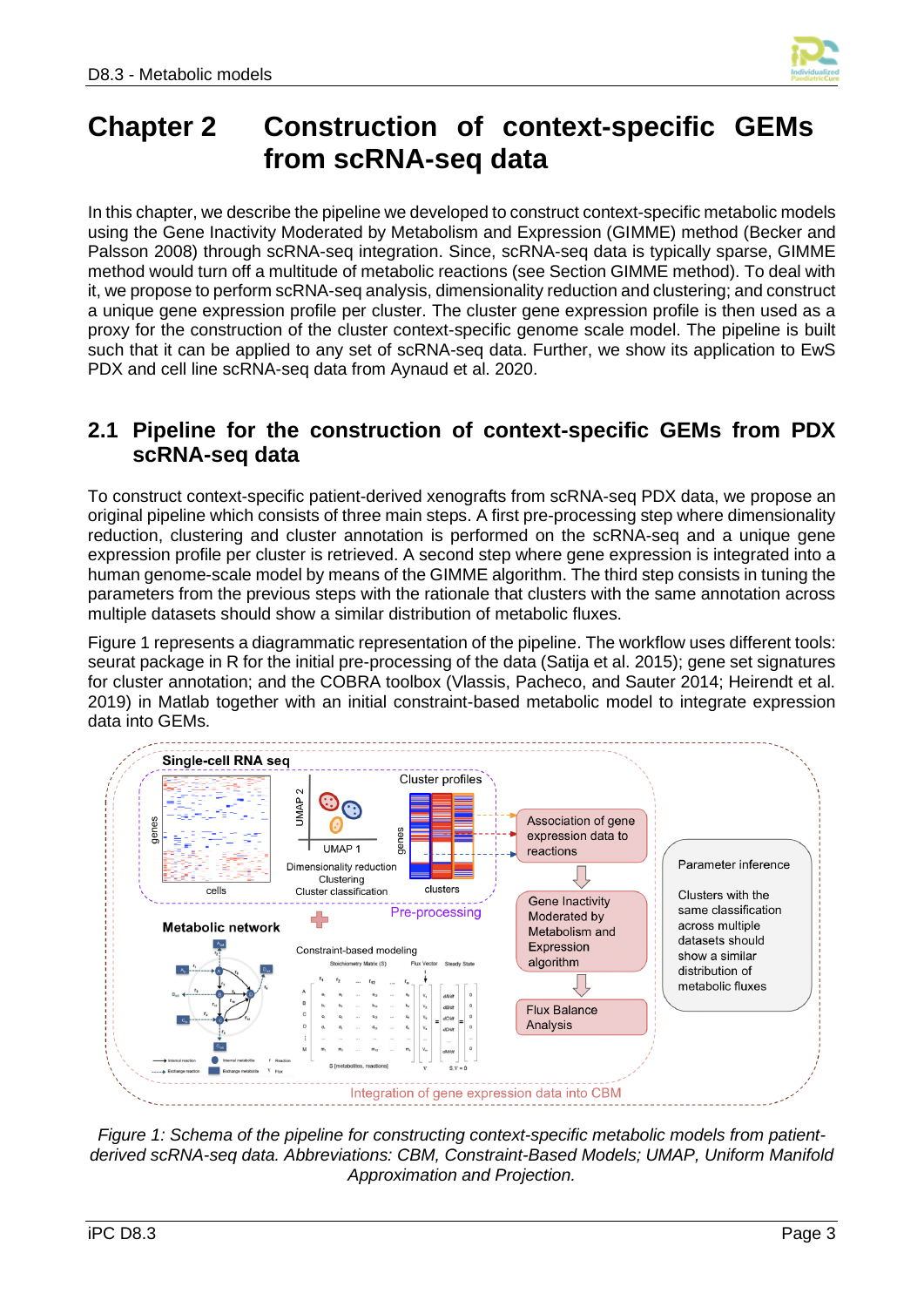

#### <span id="page-7-0"></span>*2.1.1 Pre-processing and annotation of scRNA-seq data*

At the first step of the pipeline, scRNA-seq analysis and cluster annotation is performed on each dataset. Clustering and cluster annotation is performed for different values of the clustering resolution. Aggregation of a unique scRNA-seq profile per cluster is then performed using the preferred aggregation method (e.g., considering the mean expression value per gene).

The pipeline is implemented such that clusters are annotated using gene set signatures which in principle are associated with one biological function. Genes associated to multiple gene signature are kept for the calculation of signature scores. The set of gene signatures to consider must be uploaded as a set of different files (one per gene signature), in '.txt' format, that contain a list of genes. Scores are then calculated using the preferred method (e.g., considering the mean expression value of genes). Cluster scores are centred and standardised independently for each dataset first. Next, clusters are jointly classified: if a score is greater than one standard deviation it is annotated as associated to the biological function of the signature.

#### <span id="page-7-1"></span>*2.1.2 Creation of context-specific GEMs*

The second step of the pipeline consists in constructing for each cluster scRNA-seq profile a contextspecific GEM and to infer a FBA solution of fluxes. To this end one must consider an initial GEM and the objective function to be maximize/minimize.

#### **2.1.2.1 GIMME method**

The pipeline uses the GIMME algorithm (Becker and Palsson 2008) implemented in MATLAB, to extract a context-specific model from mapped gene expression data to reactions. GIMME minimises usage of low-expression reactions while keeping the objective (e.g., biomass) above a certain threshold. In practice, cluster scRNA-seq expression is mapped to reactions in the GEM through gene-protein-reaction rules; low-expression reactions are turned off and in case the objective is not above the imposed threshold, the algorithm finds the minimum number of low-expression reactions that must be turned on to achieve it. The workflow allows to set the thresholds for the GIMME algorithm and to choose the objective function to optimize.

#### **2.1.2.2 Association of gene expression data to GEM**

Gene expression profiles were mapped to the GEMs following the conventions implemented by genome-scale metabolic models, where reactions are associated with genes and proteins via geneprotein-reaction (GPR) associations (Thiele and Palsson 2010). In general, there can be a many-tomany mapping of genes to reactions; for example, one reaction can be linked to genes (G1 and G2) or G3. The first Boolean AND relationship means that the reaction is catalysed by a complex of two gene products. Since the maximum of the complex is given by the minimum of its components, the weighting of the complex is defined as:

$$
G_1 \text{ AND } G_2 = \min(G_1, G_2)
$$

The OR relationship allows for alternative catalysts of the reaction. Thus, total capacity can be set either to the sum or to the maximum of its components. We set it to be the sum:

$$
(G_1 \,AND \,G_2) \,OR \,G_3 \,=\, min(G_1\,,G_2) \,+\,G_3
$$

#### <span id="page-7-2"></span>*2.1.3 Tuning the parameters*

The third step consists in tuning the parameters from the previous steps with the rationale that clusters with the same annotation across multiple datasets should show a similar distribution of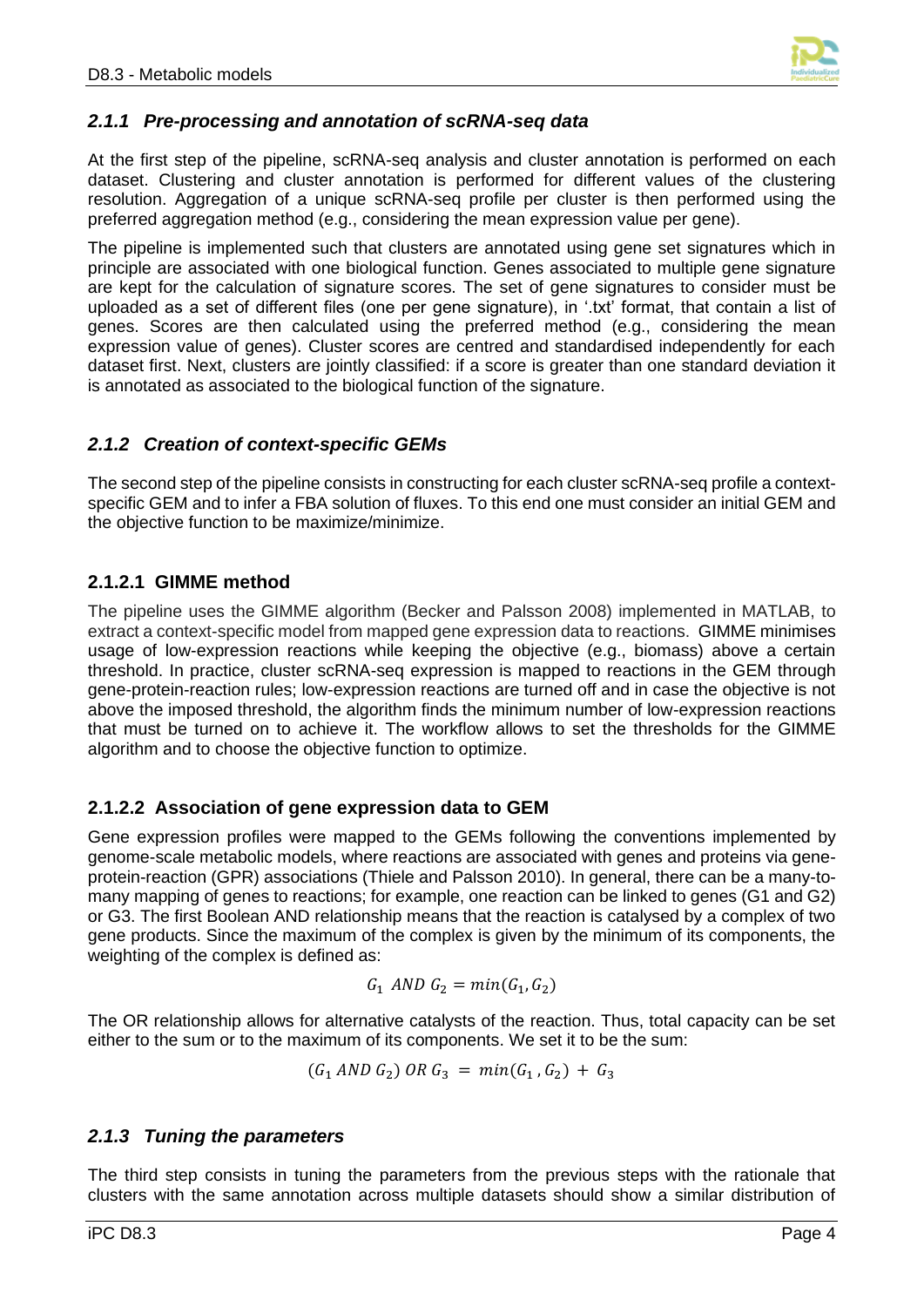

metabolic fluxes. To do so, we consider cluster annotations and a FBA solution from the associated context-specific model.

#### **2.1.3.1 Kernel supervised PCA**

Kernel supervised PCA is used to identify reactions that best discriminate the group of clusters with the same annotation. The method maximises the between group variance while minimising intra group variance. Given the  $v \times n$  matrix X of  $v$  FBA fluxes and  $n$  clusters, and Y the  $1 \times n$  vector of label annotations, the problem can be solved in closed form (Barshan et al. 2011).

#### **2.1.3.2 Silhouette score**

The silhouette score is then calculated in the kernel supervised PCA projection. The pipeline considers the number of kernels supervised principal components that explain 95% of the total variation. This score is calculated for all combinations of the parameters. Finally, the set of parameters for which the silhouette score was the maximum is selected.

Note that calculating the silhouette score for a group of clusters with only one element is not allowed. We propose to attribute to that cluster the same annotation of the nearest cluster in the signature score space.

### <span id="page-8-0"></span>**2.2 Pipeline for the construction of context-specific GEMs from induced cell lines scRNA-seq data**

In the context of scRNA-seq data from cell lines, we propose a similar jet simpler pipeline. It consists in grouping scRNA-seq profiles by considering cells with a similar gene signature score. A unique gene expression profile is then computed for each group of cells. Construction of a context-specific GEMs is then performed using the GIMME method as described above.

### <span id="page-8-1"></span>**2.3 Code organization**

Pipeline's scripts can be found on github: [https://github.com/iPC-project-H2020/wp8-metabolic](https://github.com/iPC-project-H2020/wp8-metabolic-modeling)[modeling.](https://github.com/iPC-project-H2020/wp8-metabolic-modeling) The folder is organised as follows:

- Rcodes and MATLABcodes folders contain the R and MATLAB codes for the construction of context-specific metabolic models from scRNA-seq data.
- scRNA-seq data folder contains the scRNA-seq datasets.
- GEM folder contains the initial GEM model.
- IC\_genes folder contains the gene set signatures used for clustering annotation.

The first two steps of the pipeline are implemented in such a way that the scripts can be called from the terminal by running 'Rscript.exe /Rcodes/work\_flow.R' after setting the job\_profile.xlsx file in the parent folder. This file must include a:

- 'file.name' column with the scRNA-seq file names.
- 'is.cell line' column with logicals indicating if the scRNA-seq data is from induced cell lines or not;
- 'model name' column with the initial GEM file name:
- 'ic\_score' column with the method to calculate gene signature scores (e.g. median);
- 'aggregation by' column with the aggregation method to construct a unique gene expression profile per cluster;
- 'clustering resolution column with the clustering resolution parameter value.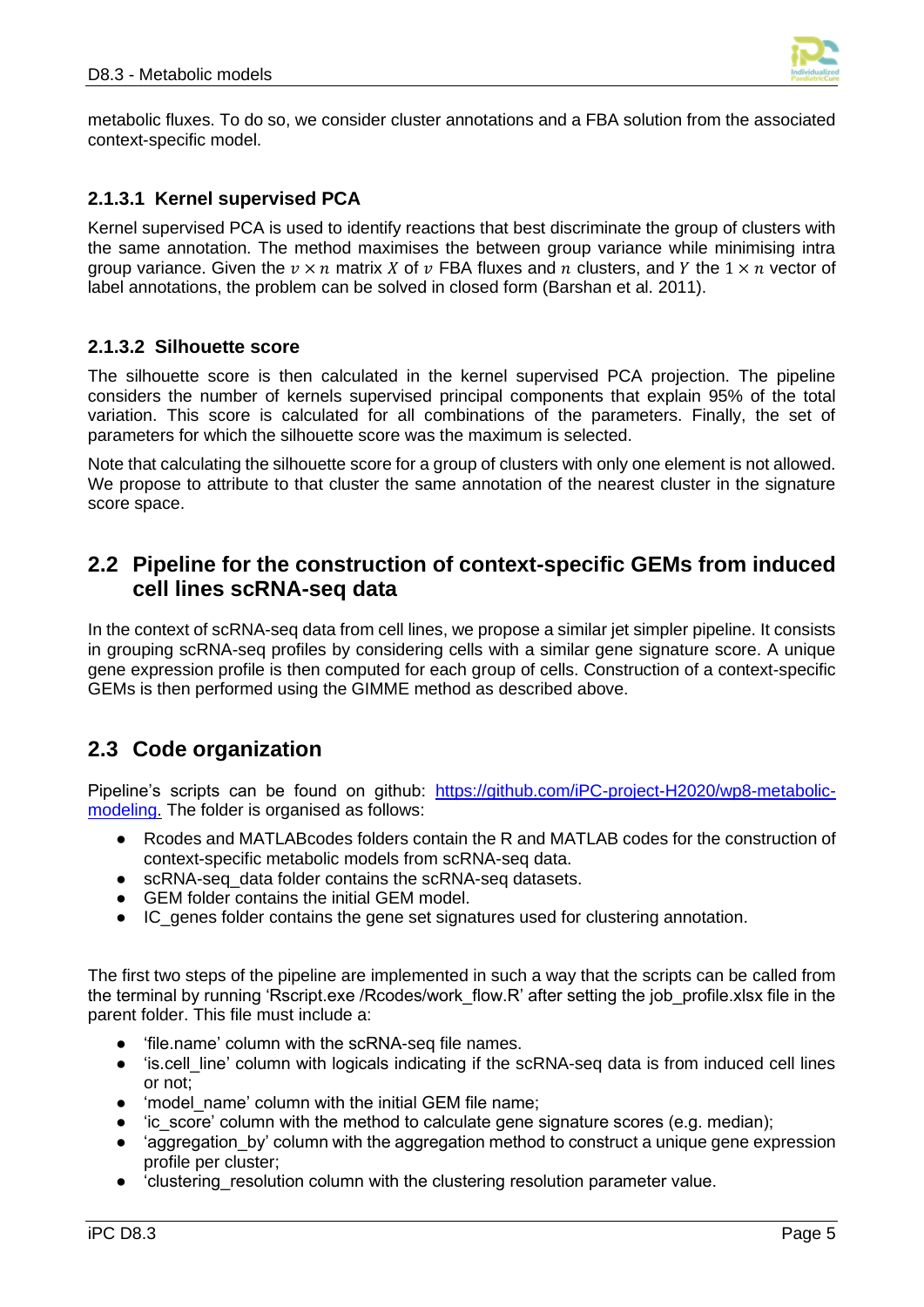

The algorithms will generate 5 folders organized in sub-folders by cell line or pdx, the initial GEM model name, clustering resolution, gene signature scoring method and clustering aggregation method. The folders are organized as follows:

- 'cluster\_profiles' which contains the gene expression profiles.
- 'cluster info' which contains the gene signature scores.
- 'ValToReact' which contains the mapped cluster gene expression values to reactions.
- 'FBA\_solution' which contains the FBA solutions.
- 'csGEM' which contains the context-specific GEMs.

### <span id="page-9-0"></span>**2.4 Context-specific metabolic models for EwS scRNA-seq data**

#### <span id="page-9-1"></span>*2.4.1 Ewing Sarcoma dataset*

Willing to study the metabolic switch in EwS, we considered the dataset from Aynaud et al. 2020. It comprised:

- temporal scRNA-seg data from the EwS A673 cell line upon EWSR1-FLI1 silencing through doxycycline (DOX) controlled short hairpin RNA. Following a downmodulation of EWSR1- FLI1 by 7 days of doxycycline (DOX) treatment, the dataset was issue of a time course experiment after the removal of DOX from the medium, leading to EWSR1-FLI1 reexpression.
- scRNA-seq data from A673 xenografts in a severe combined immunodeficiency (SCID) mouse without DOX (DOX-) and after 7 days of DOX treatment (DOX+).
- 8 scRNA-seq data from EwS PDXs.

In addition, we consider an independent corpus of 7 additional, yet unpublished, scRNA-seq data from EwS PDX established in CURIE.

Temporal scRNA-seq data from A673 cell lines and PDXs under DOX+/DOX- treatment were exploited to study the effect of EWSR1-FLI1 on the metabolism by clustering cells based on gene signature associated to EwS activity. With respect to the PDXs, we applied the pipeline described in chapter 2.1.

#### <span id="page-9-2"></span>*2.4.2 Context-specific metabolic models for EwS PDXs scRNA-seq data*

For each PDX, we consider a range of resolution values from 0.25 to 0.8 (standard resolution value) by 0.05, and for each cluster, a unique gene expression profile per cluster is obtained by considering the mean and the median gene expression of cells in the cluster.

Clusters were annotated using the gene signatures identified in Aynaud et al. 2020 associated with EWSR1-FLI1 activity, cell cycle (G1/S and G2/M phases), oxidative phosphorylation and glucose catabolism.

We constructed a context-specific model for each cluster starting from the thermodynamically curated GEMs provided in Masid, Ataman, and Hatzimanikatis 2020. They included the thermodynamically curated version of:

- Recon2 consisting of 7440 reactions and 5063 metabolites;
- Recon3 consisting of 10602 reactions and 5825 metabolites;
- a reduction of Recon2, redHuman2, consisting of 1374 reactions and 469 metabolites;
- a reduction of Recon3, redHuman3, consisting of 1632 reactions and 591 metabolites.

Next, we infer a FBA solution for each context-specific model from each cluster, through maximisation of the biomass pseudo flux. We set the objective to be the biomass pseudo flux and we impose it to be greater than the 90% of the biomass pseudo flux from the initial GEM. We define low-expression reactions in a data-driven manner as those reactions with a mapped gene expression value below the first quantile of the distribution of mapped expression.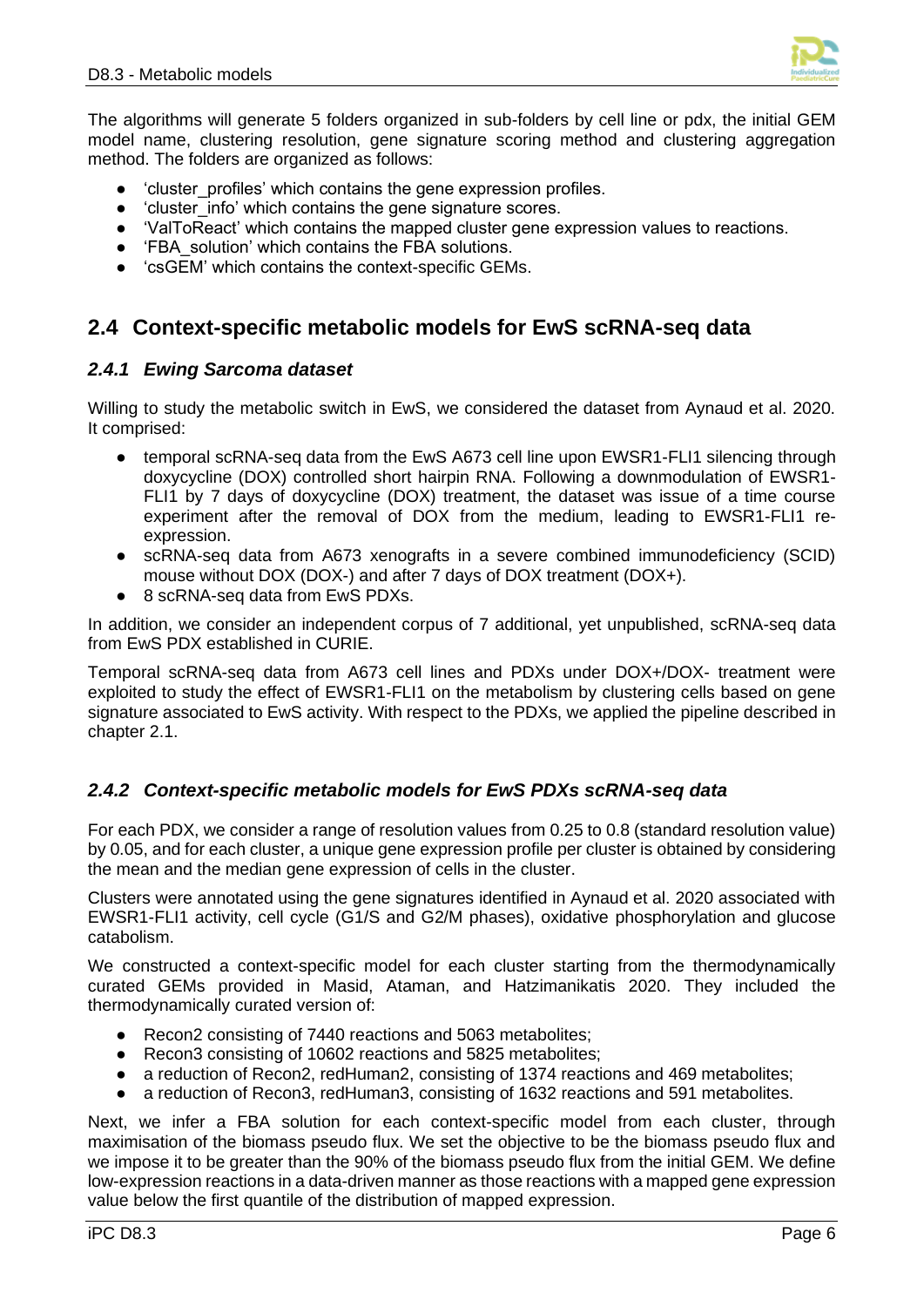

Therefore, for each cluster we obtain:

- a gene expression profile;
- scores associated to EwS activity, oxidative phosphorylation, proliferation and glucose catabolism;
- the mapped gene expression profile to reactions;
- a FBA profile of fluxes obtained through maximisation of the biomass pseudo flux;
- a cluster context-specific GEM.

A preliminary analysis of the generated models can be found on github: [https://github.com/iPC](https://github.com/iPC-project-H2020/wp8-metabolic-modeling)[project-H2020/wp8-metabolic-modeling.](https://github.com/iPC-project-H2020/wp8-metabolic-modeling) We benchmark the fact that reactions associated with the 'Ews\_high' state involve the glycine, serine, tryptophan but also the glutathione and glutamine metabolism. Analysis of such models is ongoing, and results will be the objective of a publication.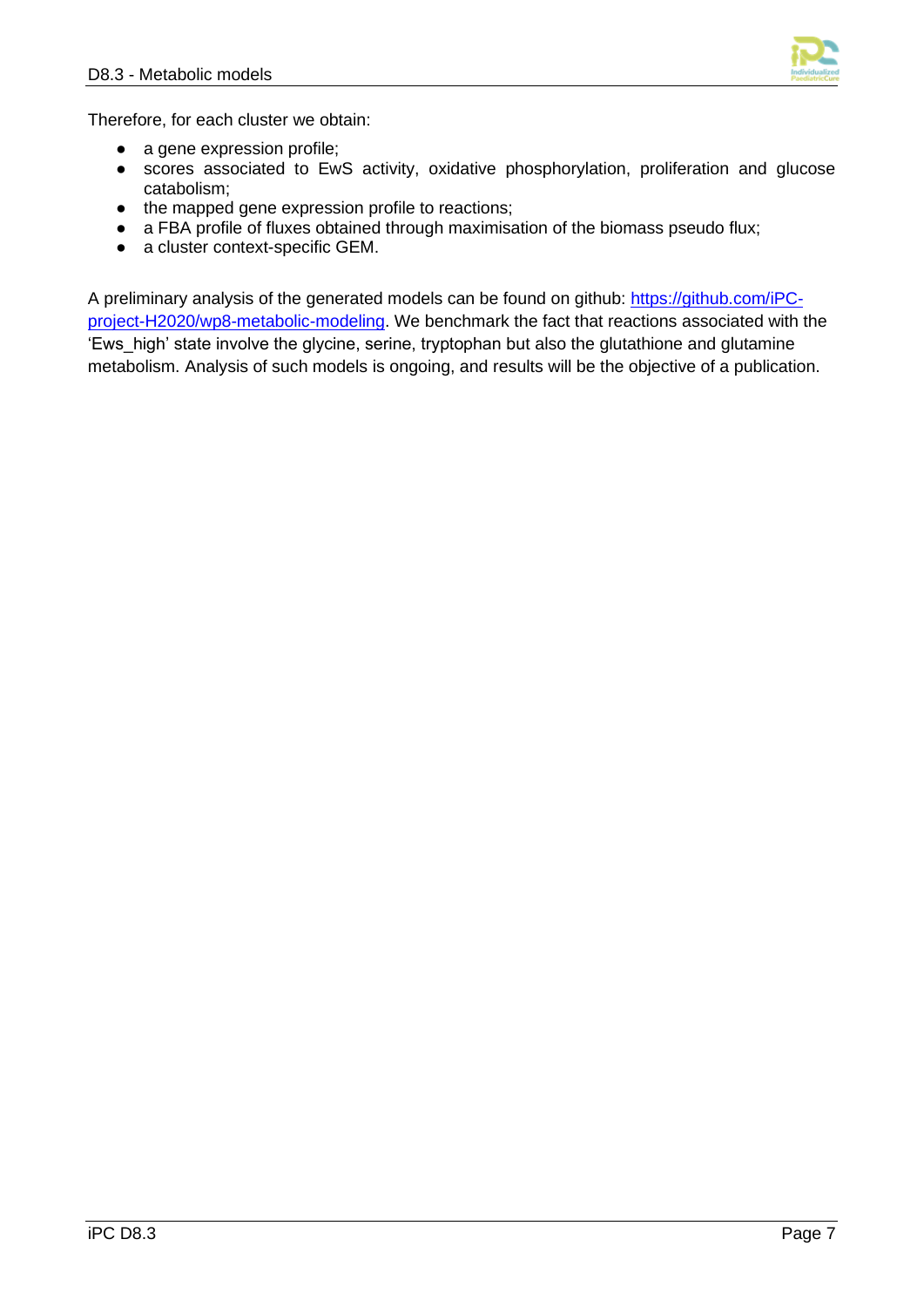

### <span id="page-11-0"></span>**Chapter 3 Differential Flux Balance Analysis**

DFA (Pagliarini and di Bernardo 2013) is based on flux balance analysis (FBA), a standard mathematical procedure to semi-quantitatively estimate the metabolic flux of each reaction in a genome-scale model at steady state when satisfying a given metabolic objective (objective function optimization), such as the production or consumption of given metabolites (Fell and Small 1986; Watson 1984). For each metabolic objective, DFA computes the difference between the metabolic fluxes predicted by FBA in the WT genome-scale model versus the perturbed model (LoF or GoF of a single enzyme or of a set of them). The LoF model lacks the enzyme under investigation, whereas the GoF model is constrained so that the reaction(s) carried out by the enzyme of interest is forced to be more active than in the WT. The result is a ranked list of metabolic fluxes of all the reactions in the model, sorted by their difference in the LoF (or GoF) model versus the WT model. This difference is computed as the average across the metabolic objectives. Hence, the reactions that are most affected by the LoF (or GoF) will be found at the top of the ranked list.

In our DFA implementation, we analyze the average change in metabolic fluxes when optimizing each of 442 metabolic objective functions included in Hepatonet1 (Gille et al. 2010) in standard physiological conditions versus perturbed non-physiological conditions. Non-physiological conditions are simulated by imposing additional constraints on metabolic reactions, metabolic objectives, or both. Finally, the change in metabolic fluxes between the standard and perturbed model are computed to yield differential fluxes. Then, the differential fluxes involving the same metabolite are aggregated to rank metabolites. In the resulting ranked list, metabolites on top will be the ones involved in the metabolic fluxes that change the most.

### <span id="page-11-1"></span>**3.1 Application of DFA to HepatoNet1**

UNINA applied an algorithm termed differential flux-balance analys (DFA) to the genome-scale metabolic network model HepatoNet1 (Gille et al. 2010). Briefly, this model includes 785 metabolites and 2,589 reactions across 8 cellular compartments, resulting in a total of 1445 compartment-specific metabolites. DFA is described in detail in Pagliarini et al. 2016 where it was used to understand metabolic changes occurring in inborn errors of liver metabolism. Here UNINA asked whether the same model could be used to understand the metabolic changes occurring in cancer.

UNINA thus used the model to understand whether it could be used to elucidate metabolic changes occuring in response to nutrient availability and cell proliferation. To this end, DFA was applied to understand the commonalities between the metabolism of heptocytes challenged with palmitate utilization (as a surrogate of increased fat availability, as fat usage is related to hepatocellular carcinoma) or proliferation (a metabolic surrogate for cellular transformation). Palmitate utilization was simulated by imposing palmitate reduction in the cytosol as an additional term (-palmitate(c)) in all the 442 metabolic objective functions. To simulate the metabolic demands of cell proliferation, we asked the model to maximise the production of all amino acids and nucleotides, by adding these as additional terms to each objective function  $(+)$  Alanine(c) + Arginine(c) ... + dATP(c) + dCTP(c)...). We then compared (absolute difference) the fluxes obtained when modelling palmitate utilization to those obtained when modelling cell proliferation across the 442 objective functions. We finally averaged such differential fluxes values over all the objective functions, and from these we ranked the metabolites to obtain the final estimates. The metabolites most altered were specifically enriched in glycolysis, serine metabolism and mitochondrial metabolism. These alterations indeed occur in hepatocellular carcinoma (Broadfield et al. 2021), thus demonstrating the suitability of DFA to elucidate metabolic changes in cancer.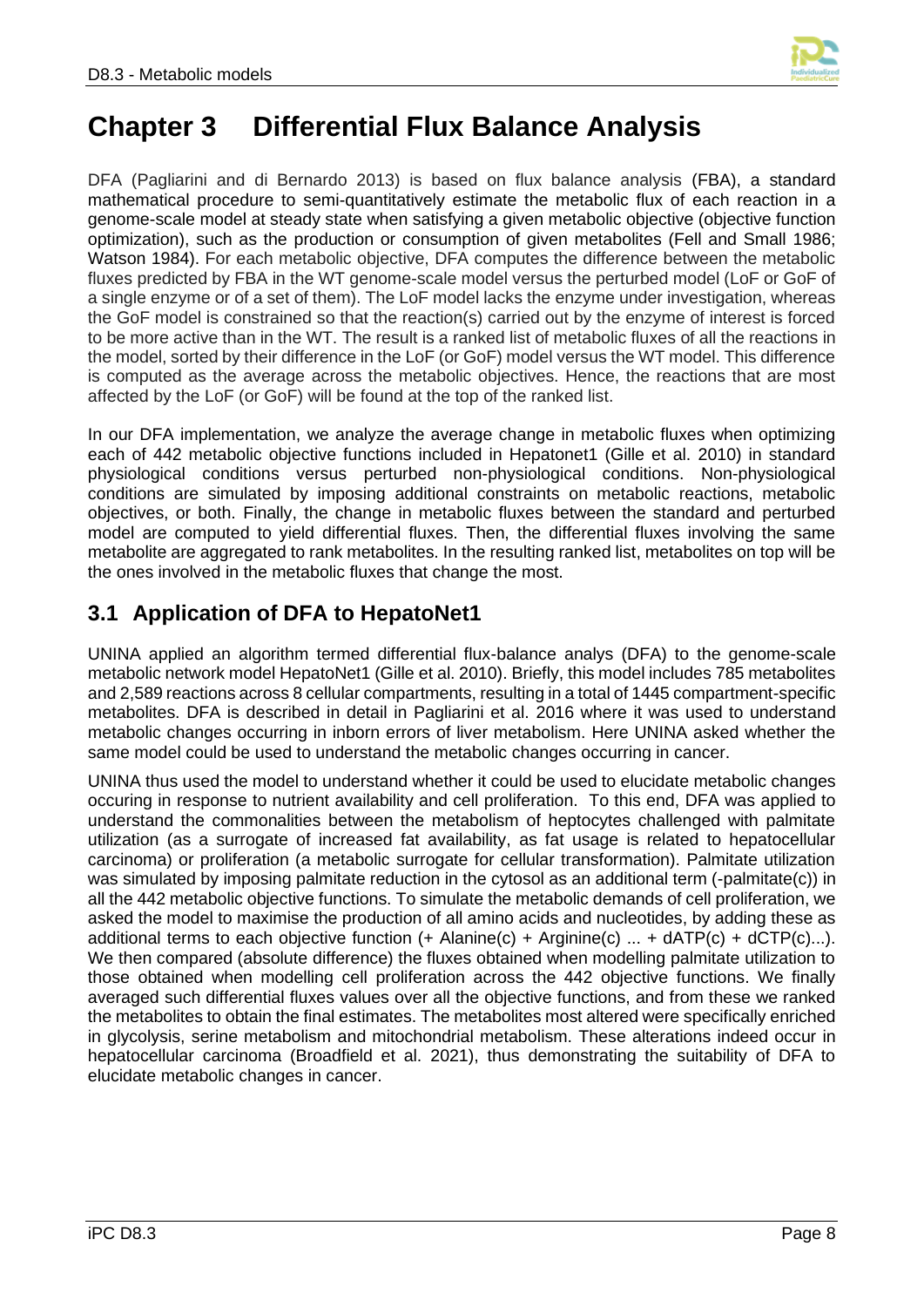

### <span id="page-12-0"></span>**Chapter 4 Conclusion and future work**

The work on this deliverable produced the required methodology for the construction of contextspecific models from scRNA-seq data. Its application to EwS data led to the construction of contextspecific models for clusters of single cell PDX which highlighted differences in the fluxomic space between clusters annotated to be associated to different biological functions. This provides the first step toward the characterization of the metabolic rewiring in EwS and open new avenues for studying metabolic rewiring in other cancer types.

In the future, we plan to use scRNA-seq data from EwS primary tumors to validate our models and further analyze them using the DFA methodology to compare the 'altered' metabolic state of contextspecific models to the 'normal' metabolic state of the initial GEM. This last analysis can provide two main results: we would be able to compare the ranking of the reactions across context-specific models that are associated with the same function but also between context-specific models associated with different biological functions.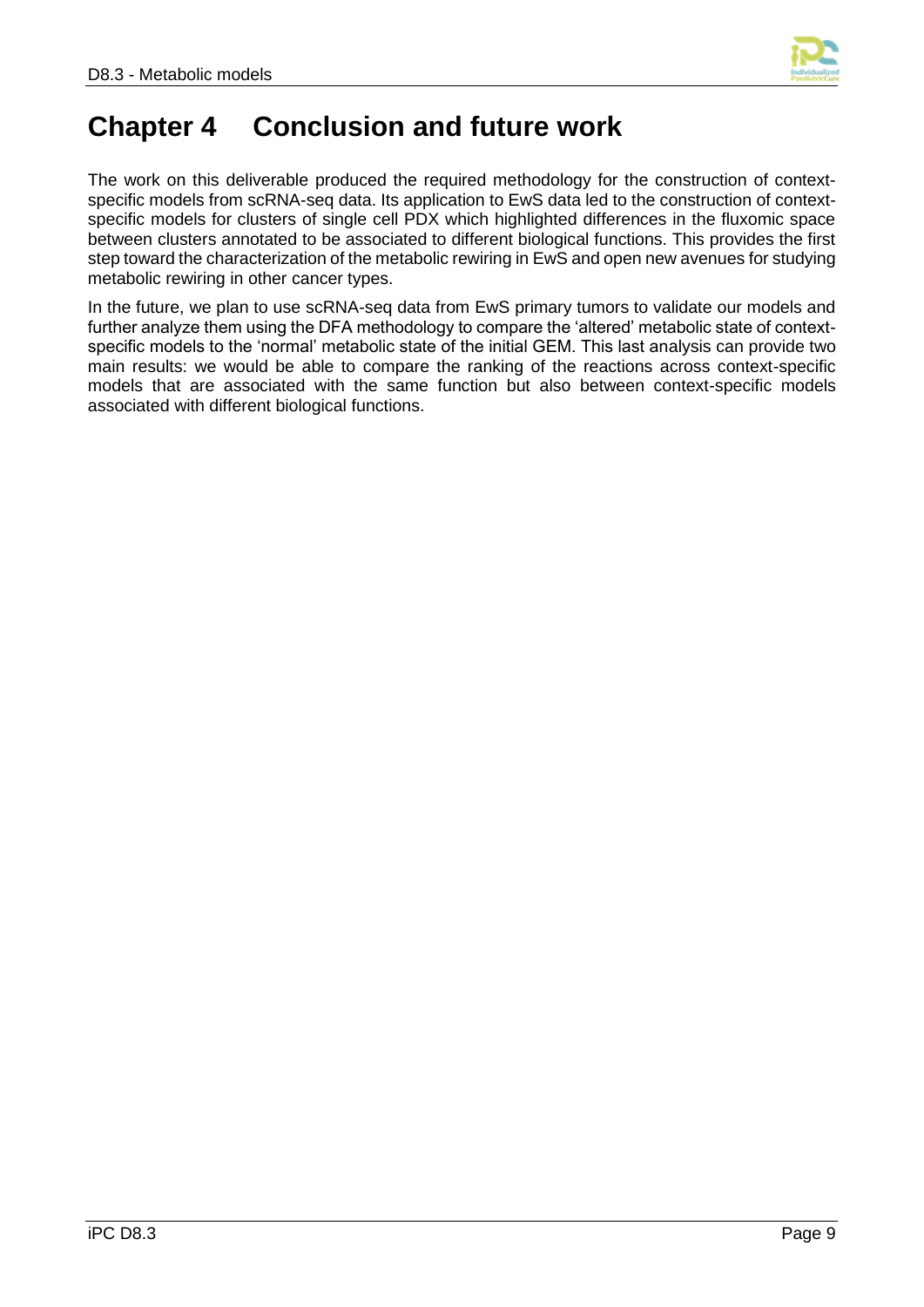

## <span id="page-13-0"></span>**Chapter 5 List of Abbreviations**

| <b>Abbreviation</b> | <b>Translation</b>                 |
|---------------------|------------------------------------|
| EwS                 | <b>Ewing Sarcoma</b>               |
| <b>GEM</b>          | Genome scale model                 |
| <b>PDX</b>          | Patient-derived xenograft          |
| <b>CBM</b>          | Constraint-based model             |
| <b>DFA</b>          | Differential Flux balance Analysis |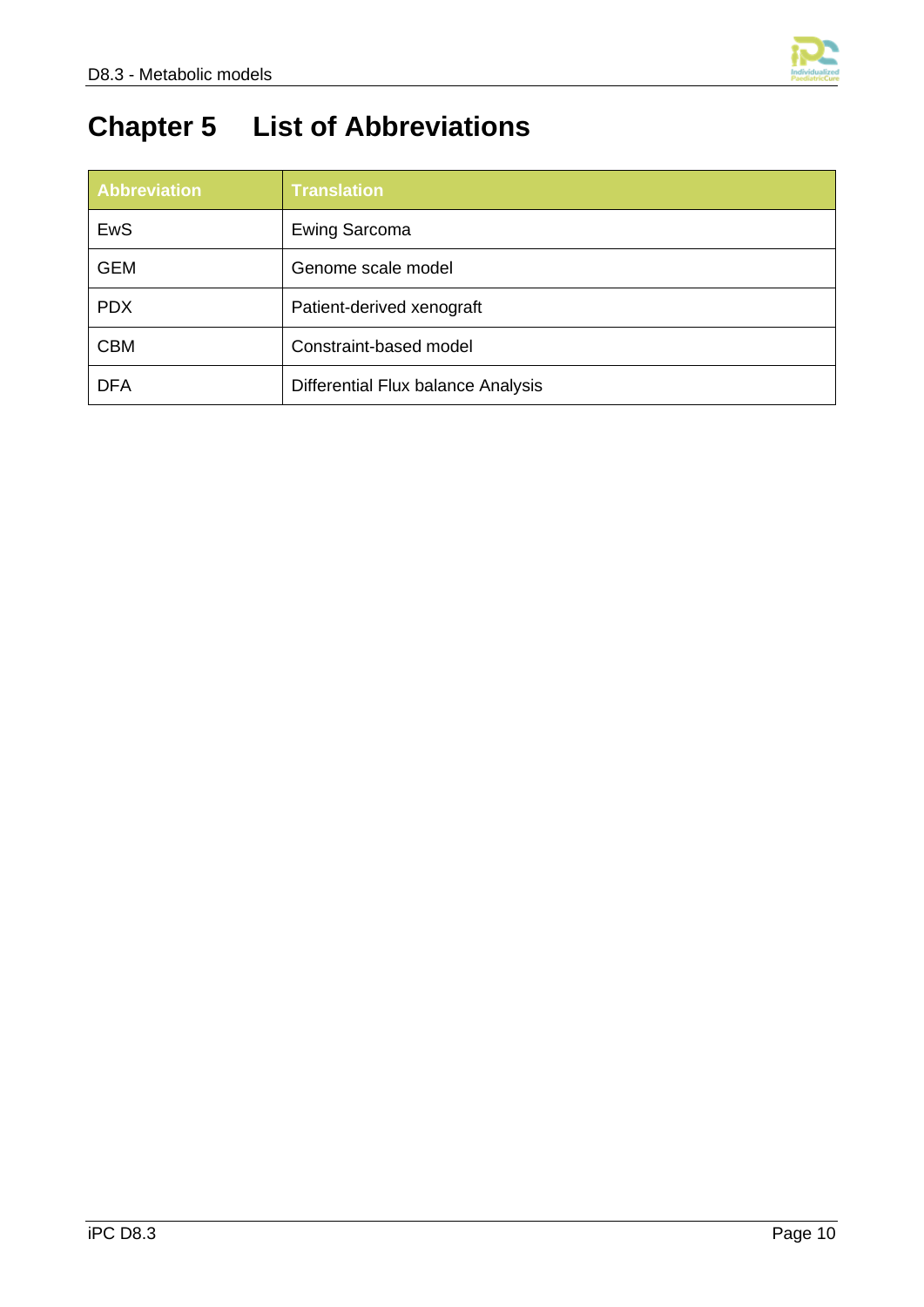

### <span id="page-14-0"></span>**Chapter 6 Bibliography**

- Alghamdi, Norah, Wennan Chang, Pengtao Dang, Xiaoyu Lu, Changlin Wan, Silpa Gampala, Zhi Huang, et al. 2021. "A Graph Neural Network Model to Estimate Cell-Wise Metabolic Flux Using Single-Cell RNA-Seq Data." *Genome Research*, July, gr.271205.120. https://doi.org/10.1101/gr.271205.120.
- Almendro, Vanessa, Andriy Marusyk, and Kornelia Polyak. 2013. "Cellular Heterogeneity and Molecular Evolution in Cancer." *Annual Review of Pathology* 8 (January): 277–302. https://doi.org/10.1146/annurev-pathol-020712-163923.
- Aynaud, Marie-Ming, Olivier Mirabeau, Nadege Gruel, Sandrine Grossetête, Valentina Boeva, Simon Durand, Didier Surdez, et al. 2020. "Transcriptional Programs Define Intratumoral Heterogeneity of Ewing Sarcoma at Single-Cell Resolution." *Cell Reports* 30 (6): 1767- 1779.e6. https://doi.org/10.1016/j.celrep.2020.01.049.
- Barshan, Elnaz, Ali Ghodsi, Zohreh Azimifar, and Mansoor Zolghadri Jahromi. 2011. "Supervised Principal Component Analysis: Visualization, Classification and Regression on Subspaces and Submanifolds." *Pattern Recognition* 44 (7): 1357–71. https://doi.org/10.1016/j.patcog.2010.12.015.
- Becker, Scott A., and Bernhard O. Palsson. 2008. "Context-Specific Metabolic Networks Are Consistent with Experiments." *PLOS Computational Biology* 4 (5): e1000082. https://doi.org/10.1371/journal.pcbi.1000082.
- Broadfield, Lindsay A., João André Gonçalves Duarte, Roberta Schmieder, Dorien Broekaert, Koen Veys, Mélanie Planque, Kim Vriens, et al. 2021. "Fat Induces Glucose Metabolism in Nontransformed Liver Cells and Promotes Liver Tumorigenesis." *Cancer Research* 81 (8): 1988–2001. https://doi.org/10.1158/0008-5472.CAN-20-1954.
- Evers, Tom M. J., Mazène Hochane, Sander J. Tans, Ron M. A. Heeren, Stefan Semrau, Peter Nemes, and Alireza Mashaghi. 2019. "Deciphering Metabolic Heterogeneity by Single-Cell Analysis." *Analytical Chemistry* 91 (21): 13314–23. https://doi.org/10.1021/acs.analchem.9b02410.
- Fell, D A, and J R Small. 1986. "Fat Synthesis in Adipose Tissue. An Examination of Stoichiometric Constraints." *Biochemical Journal* 238 (3): 781–86.
- Gille, Christoph, Christian Bölling, Andreas Hoppe, Sascha Bulik, Sabrina Hoffmann, Katrin Hübner, Anja Karlstädt, et al. 2010. "HepatoNet1: A Comprehensive Metabolic Reconstruction of the Human Hepatocyte for the Analysis of Liver Physiology." *Molecular Systems Biology* 6 (September): 411. https://doi.org/10.1038/msb.2010.62.
- Heirendt, Laurent, Sylvain Arreckx, Thomas Pfau, Sebastián N. Mendoza, Anne Richelle, Almut Heinken, Hulda S. Haraldsdóttir, et al. 2019. "Creation and Analysis of Biochemical Constraint-Based Models Using the COBRA Toolbox v.3.0." *Nature Protocols* 14 (3): 639– 702. https://doi.org/10.1038/s41596-018-0098-2.
- Kashima, Yukie, Yoshitaka Sakamoto, Keiya Kaneko, Masahide Seki, Yutaka Suzuki, and Ayako Suzuki. 2020. "Single-Cell Sequencing Techniques from Individual to Multiomics Analyses." *Experimental & Molecular Medicine* 52 (9): 1419–27. https://doi.org/10.1038/s12276-020- 00499-2.
- Kumar, Rajesh, Mayukh Ghosh, Sandeep Kumar, and Minakshi Prasad. 2020. "Single Cell Metabolomics: A Future Tool to Unmask Cellular Heterogeneity and Virus-Host Interaction in Context of Emerging Viral Diseases." *Frontiers in Microbiology* 11. https://www.frontiersin.org/article/10.3389/fmicb.2020.01152.
- Masid, Maria, Meric Ataman, and Vassily Hatzimanikatis. 2020. "Analysis of Human Metabolism by Reducing the Complexity of the Genome-Scale Models Using RedHUMAN." *Nature Communications* 11 (1): 2821. https://doi.org/10.1038/s41467-020-16549-2.